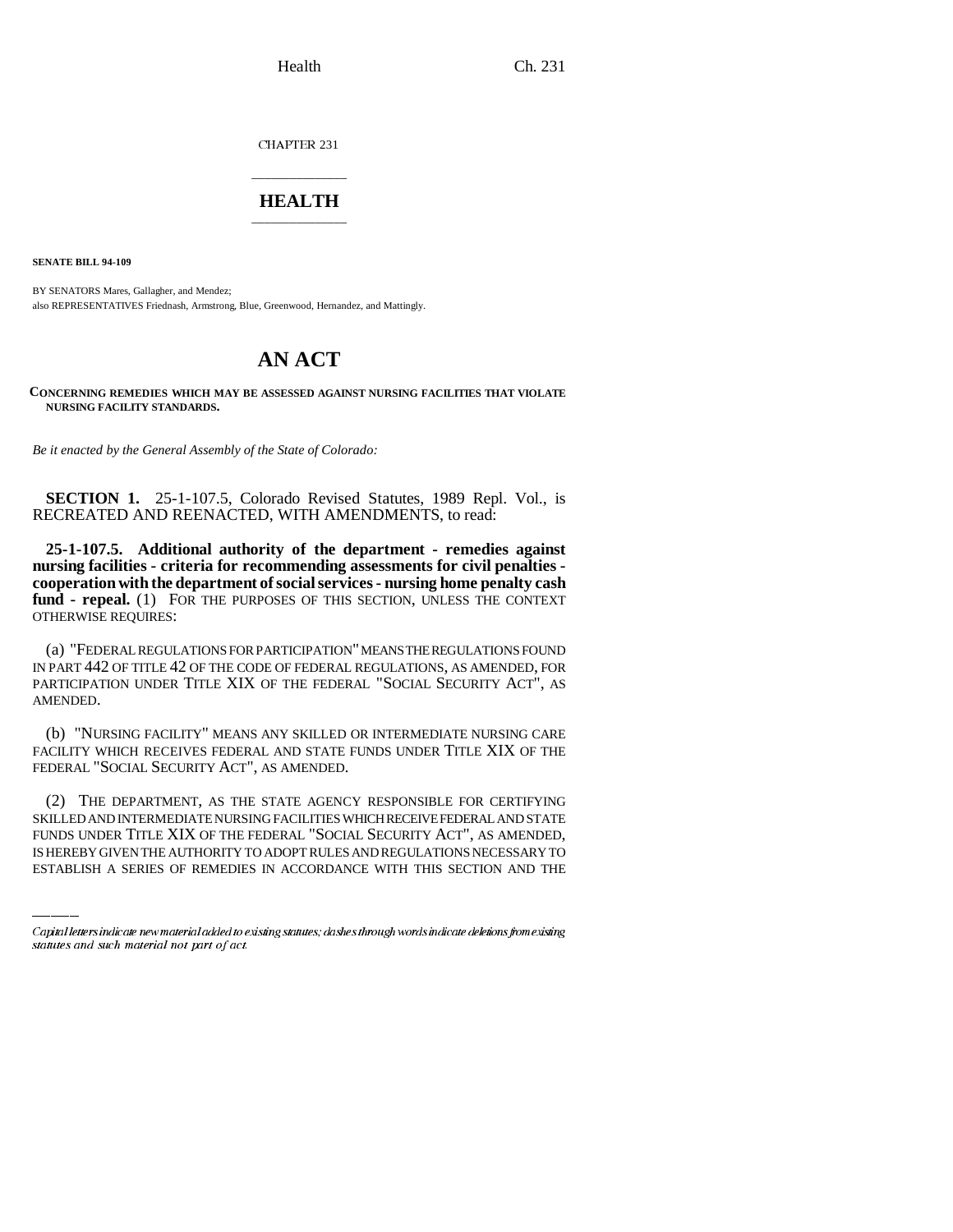### Ch. 231 Health

FEDERAL "OMNIBUS BUDGET RECONCILIATION ACT OF 1987" (P.L. 100-203), AS AMENDED, WHICH MAY BE IMPOSED BY THE DEPARTMENT OF SOCIAL SERVICES WHEN A NURSING FACILITY VIOLATES FEDERAL REGULATIONS FOR PARTICIPATION IN THE MEDICAID PROGRAM. THE REMEDIES WHICH ARE ESTABLISHED SHALL INCLUDE ANY REMEDIES REQUIRED UNDER FEDERAL LAW AND SHALL INCLUDE THE IMPOSITION OF CIVIL MONEY PENALTIES.

(3) (a) IN ACCORDANCE WITH RULES AND REGULATIONS PROMULGATED UNDER THIS SECTION, THE DEPARTMENT IS AUTHORIZED TO RECOMMEND TO THE DEPARTMENT OF SOCIAL SERVICES AN APPROPRIATE CIVIL MONEY PENALTY BASED ON THE NATURE OF THE VIOLATION. ANY PENALTIES RECOMMENDED SHALL NOT BE LESS THAN ONE HUNDRED DOLLARS NOR MORE THAN TEN THOUSAND DOLLARS FOR EACH DAY THE FACILITY IS FOUND TO BE IN VIOLATION OF THE FEDERAL REGULATIONS. PENALTIES ASSESSED SHALL INCLUDE INTEREST AT THE STATUTORY RATE.

(b) THE DEPARTMENT SHALL ADOPT CRITERIA FOR DETERMINING THE AMOUNT OF THE PENALTY TO BE RECOMMENDED FOR ASSESSMENT. SUCH CRITERIA SHALL INCLUDE, BUT NEED NOT BE LIMITED TO, CONSIDERATION OF THE FOLLOWING FACTORS:

(I) THE PERIOD OF TIME OVER WHICH THE VIOLATION OCCURRED;

(II) THE FREQUENCY OF THE VIOLATION;

(III) THE NURSING FACILITY'S HISTORY CONCERNING THE TYPE OF VIOLATION FOR WHICH THE PENALTY IS ASSESSED;

(IV) THE NURSING FACILITY'S INTENT OR REASON FOR THE VIOLATION;

(V) THE EFFECT, IF ANY, OF THE VIOLATION ON THE HEALTH, SAFETY, SECURITY, OR WELFARE OF THE RESIDENTS;

(VI) THE EXISTENCE OF OTHER VIOLATIONS, IN COMBINATION WITH THE VIOLATION FOR WHICH THE PENALTY IS ASSESSED, WHICH INCREASE THE THREAT TO THE HEALTH, SAFETY, SECURITY, OR WELFARE OF THE RESIDENTS;

(VII) THE ACCURACY, THOROUGHNESS, AND AVAILABILITY OF RECORDS REGARDING THE VIOLATION, WHICH THE NURSING FACILITY IS REQUIRED TO MAINTAIN; AND

(VIII) THE NUMBER OF ADDITIONAL RELATED VIOLATIONS OCCURRING WITHIN THE SAME TIME SPAN AS THE VIOLATION IN QUESTION.

(c) (I) IN THE EVENT THE DEPARTMENT FINDS THAT A VIOLATION IS LIFE THREATENING TO ONE OR MORE RESIDENTS OR CREATES A DIRECT THREAT OF SERIOUS ADVERSE HARM TO THE HEALTH, SAFETY, SECURITY, RIGHTS, OR WELFARE OF ONE OR MORE RESIDENTS, A PENALTY SHALL BE IMPOSED FOR EACH DAY THE DEFICIENCIES WHICH CONSTITUTE THE VIOLATION ARE FOUND TO EXIST.

(II) EXCEPT AS PROVIDED IN SUBPARAGRAPH (I) OF THIS PARAGRAPH (c), NO PENALTY SHALL BE ASSESSED PRIOR TO THE DATE A NURSING FACILITY RECEIVES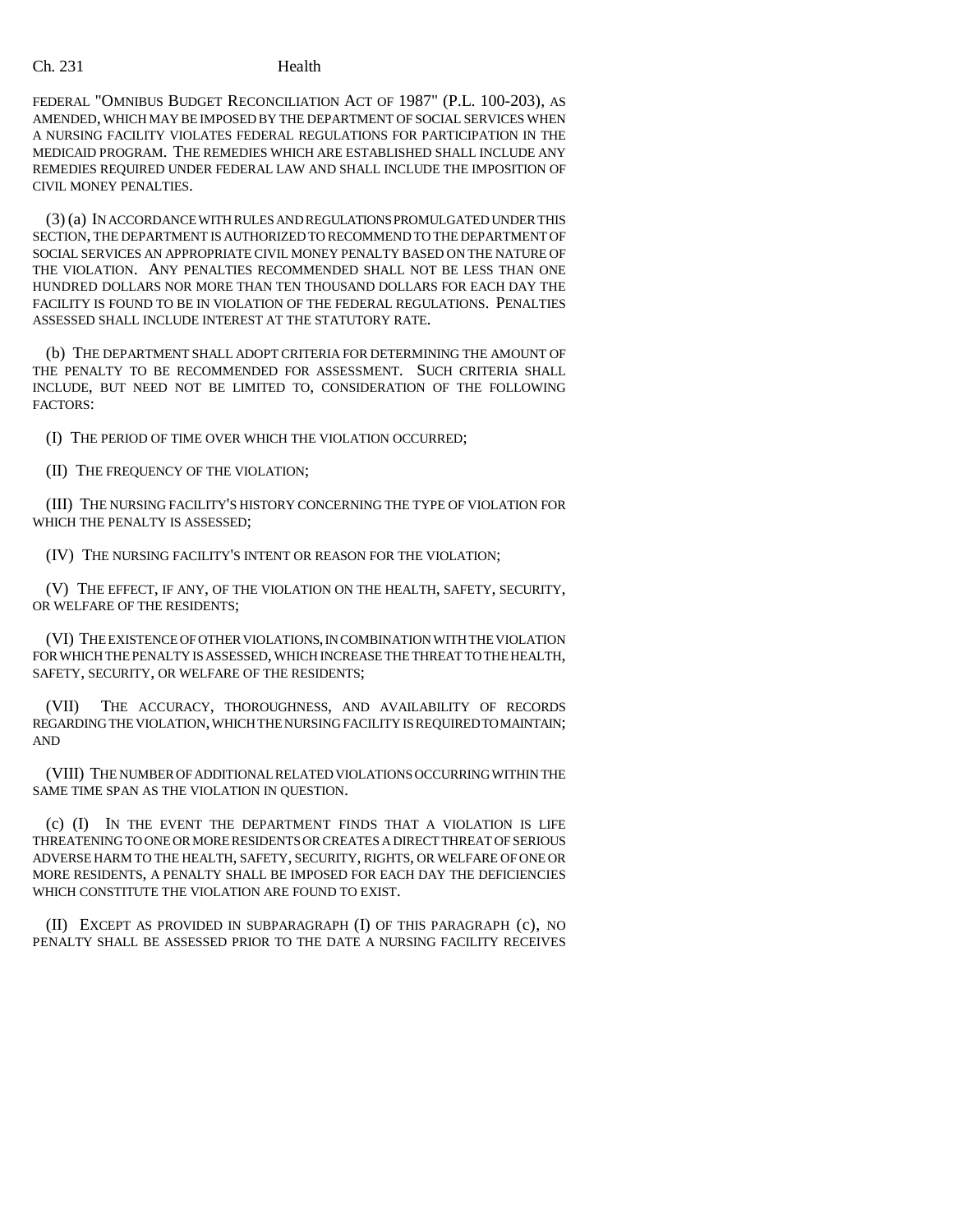### Health Ch. 231

WRITTEN NOTICE FROM THE DEPARTMENT OF ITS RECOMMENDATION TO ASSESS CIVIL MONEY PENALTIES. SUCH NOTICE SHALL BE PROVIDED TO THE FACILITY NO LATER THAN FIVE DAYS AFTER THE LAST DAY OF THE INSPECTION OR SURVEY DURING WHICH THE DEFICIENCIES WHICH CONSTITUTE THE VIOLATION WERE FOUND. THE NOTICE SHALL:

(A) SET FORTH THE DEFICIENCIES THAT ARE THE BASIS FOR THE RECOMMENDATION TO ASSESS A PENALTY;

(B) PROVIDE INSTRUCTIONS FOR RESPONDING TO THE NOTICE; AND

(C) PROVIDE FOR THE SUBMISSION OF A WRITTEN PLAN OF CORRECTION BY THE NURSING FACILITY. THE DEPARTMENT SHALL ADOPT CRITERIA FOR THE SUBMISSION AND APPROVAL OF WRITTEN PLANS OF CORRECTION. IF THE FACILITY ACTS IN A TIMELY AND DILIGENT MANNER TO CORRECT THE VIOLATION IN ACCORDANCE WITH AN APPROVED PLAN OF CORRECTION, THE DEPARTMENT MAY RECOMMEND TO THE DEPARTMENT OF SOCIAL SERVICES THAT THE PENALTY BE SUSPENDED OR REDUCED DURING THE PERIOD OF CORRECTION SPECIFIED IN THE APPROVED PLAN OF CORRECTION.

(d) EXCEPT AS PROVIDED IN SUB-SUBPARAGRAPH (C) OF SUBPARAGRAPH (II) OF PARAGRAPH (c) OF THIS SUBSECTION (3), ANY PENALTY RECOMMENDED UNDER THIS SECTION SHALL CONTINUE TO BE ASSESSED UNTIL THE DEPARTMENT VERIFIES TO THE DEPARTMENT OF SOCIAL SERVICES THAT THE VIOLATION IS CORRECTED OR UNTIL THE NURSING FACILITY NOTIFIES THE DEPARTMENT THAT CORRECTION HAS OCCURRED, WHICHEVER IS EARLIER. IN THE EVENT THE NURSING FACILITY HAS NOT CORRECTED THE VIOLATION, THE PENALTY SHALL BE REINSTATED AT AN INCREASED AMOUNT AND SHALL BE RETROACTIVELY ASSESSED TO THE DATE THE PENALTY WAS SUSPENDED.

(4) (a) THE DEPARTMENT OF SOCIAL SERVICES, AFTER RECEIVING A RECOMMENDATION FROM THE DEPARTMENT, IS AUTHORIZED TO ASSESS, ENFORCE, AND COLLECT THE CIVIL MONEY PENALTY PURSUANT TO SECTION 26-4-505, C.R.S., FOR CREDIT TO THE NURSING HOME PENALTY CASH FUND, CREATED PURSUANT TO SECTION 26-4-505 (3) (a), C.R.S.

(b) (I) THE DEPARTMENT OF HEALTH AND THE DEPARTMENT OF SOCIAL SERVICES SHALL HAVE JOINT AUTHORITY FOR ADMINISTERING THE NURSING HOME PENALTY CASH FUND; EXCEPT THAT FINAL AUTHORITY REGARDING THE ADMINISTRATION OF MONEYS IN THE FUND SHALL BE IN THE DEPARTMENT OF SOCIAL SERVICES.

(II) THE AUTHORITY OF BOTH DEPARTMENTS INCLUDES ESTABLISHING CIRCUMSTANCES UNDER WHICH FUNDS MAY BE DISTRIBUTED IN ORDER TO PROTECT THE HEALTH OR PROPERTY OF INDIVIDUALS RESIDING IN NURSING FACILITIES WHICH THE DEPARTMENT OF SOCIAL SERVICES HAS FOUND TO BE IN VIOLATION OF FEDERAL REGULATIONS FOR PARTICIPATION IN THE MEDICAID PROGRAM.

(III) THE DEPARTMENT OF SOCIAL SERVICES SHALL PROMULGATE RULES AND REGULATIONS NECESSARY TO ENSURE PROPER ADMINISTRATION OF THE NURSING HOME PENALTY CASH FUND.

(c) CIRCUMSTANCES WHICH SHALL BE CONSIDERED AS A BASIS FOR DISTRIBUTION